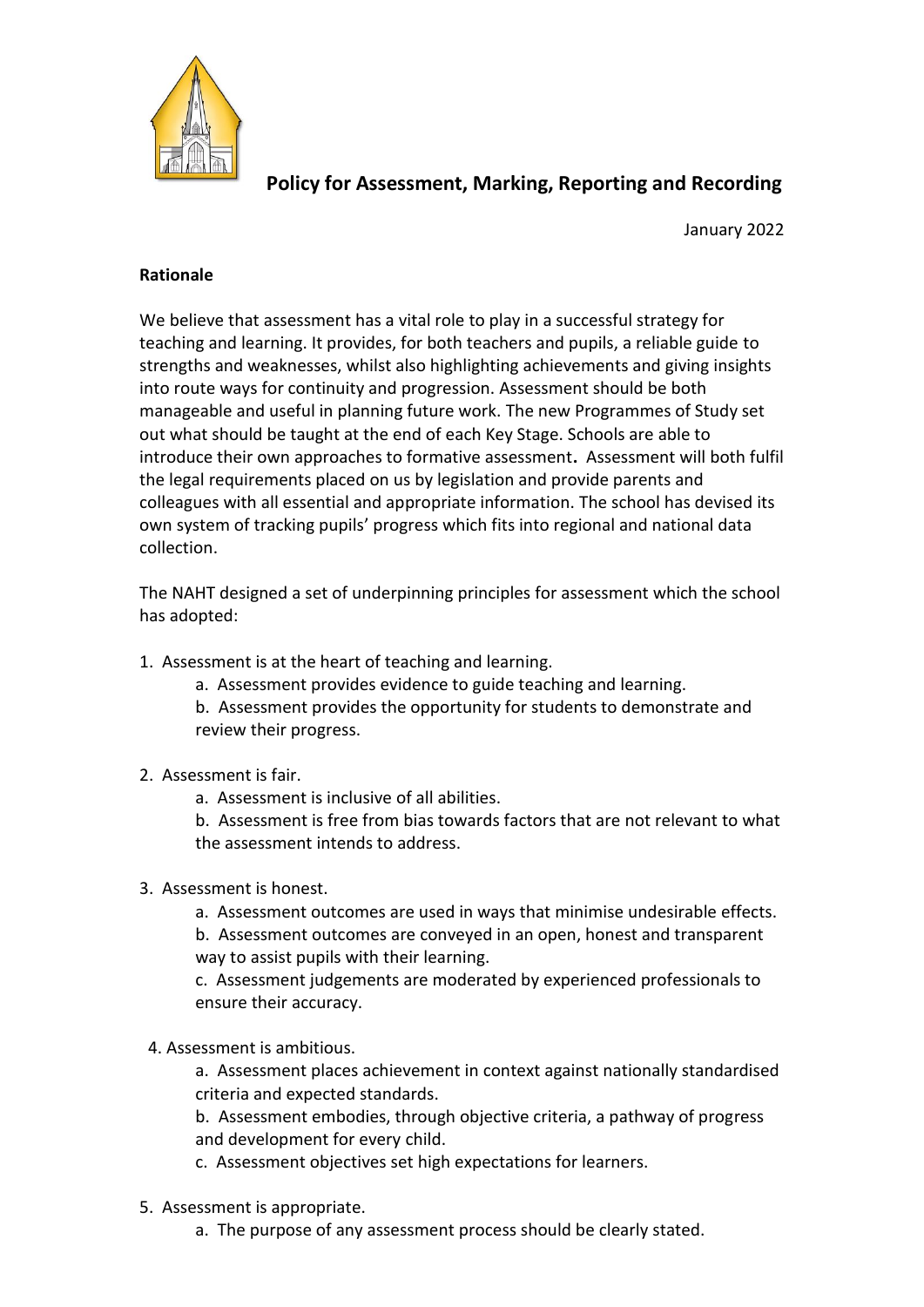b. Conclusions regarding pupil achievement are valid when the assessment method is appropriate (to age, to the task and to the desired feedback information).

c. Assessment should draw on a wide range of evidence to provide a complete picture of student achievement.

d. Assessment should demand no more procedures or records than are practically required to allow pupils, their parents and teachers to plan future learning.

- 5. Assessment is consistent.
	- a. Judgements are formed according to common principles.
	- b. The results are readily understandable by third parties.

c. A school's results are capable of comparison with other schools, both locally and nationally.

- 6. Assessment outcomes provide meaningful and understandable information for:
	- a. pupils in developing their learning;
	- b. parents in supporting children with their learning;
	- c. teachers in planning teaching and learning.
	- d. school leaders and governors in planning and allocating resources;
	- e. government and agents of government.

7. Assessment feedback should inspire greater effort and a belief that, through hard work and practice, more can be achieved.

The staff and governors have designed this Assessment, Recording and Reporting Policy to reflect these underpinning principles.

### **The Principles of Assessment at Pulford:**

- diagnostic
- summative
- formative
- evaluative- useful to colleagues in our own school and in respective middle schools
- underpinned by a sufficient body of evidence
- consistent throughout the school and supported by agreement trialling
- able to recognise achievements outside the national curriculum
- manageable, meaningful and moderate in all respects

**Diagnostic** to assist with the detection of strengths, weaknesses and specific learning difficulties. Action may then be possible to remedy problems identified. Some specific test may be administered to assist with this process such as the BEAM diagnostic tests.

**Summative:** to provide a 'point in time' picture of what the child can do. Assessment *of* learning (summative assessment) involves judging pupils' achievements against national standards. Teachers may make these judgements at the end of a term, of a year or of a key stage; in some year groups these judgements are derived using formal tests, including SATs tests.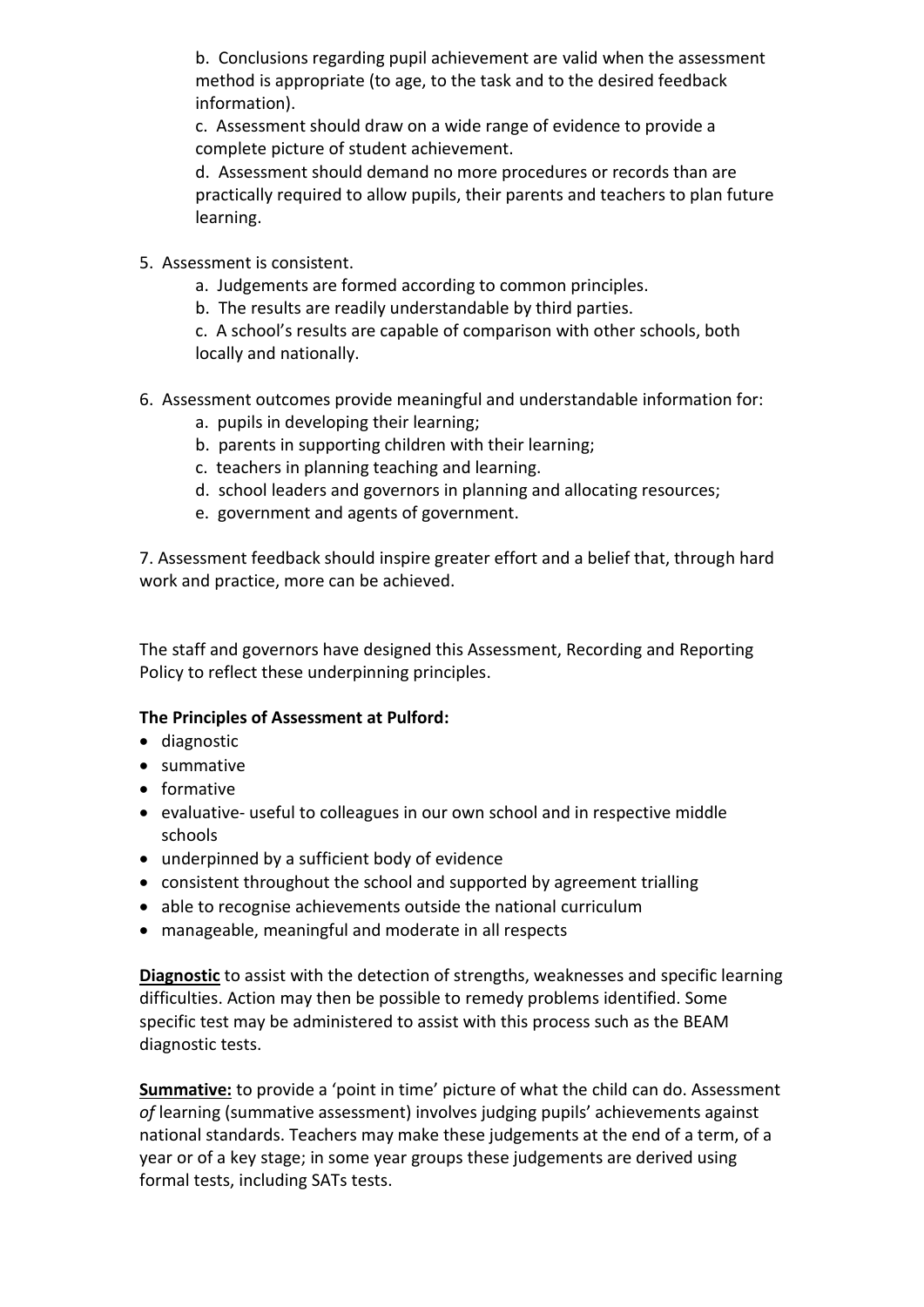At Pulford, the staff and governors understand that the Government has laid out the expectations of what children need to achieve by the end of each year; this understanding has been used to develop curriculum planning and related assessment documents organised by year group. The assessment criteria in the documents provide short, discreet, qualitative and concrete descriptions of what pupils are expected to know and be able to do.

If a child achieves all of the Key Performance Indicators (KPI's) for their particular year group, they are deemed to be working at an 'expected' level; the table below demonstrates how children will be assessed if they are working well below, at, or well above the 'expected' level:

| Level       | Pre-Key<br>stage<br>standards<br>$= 0$                                                                            | Emerging $=1$                                                                                                                        | Expected =2                                                                                                                                        | Embedded<br>$=$ 3                                                                                                                                                    |
|-------------|-------------------------------------------------------------------------------------------------------------------|--------------------------------------------------------------------------------------------------------------------------------------|----------------------------------------------------------------------------------------------------------------------------------------------------|----------------------------------------------------------------------------------------------------------------------------------------------------------------------|
| Description | P-levels are<br>no longer<br>used.<br>Pulford<br>levels and<br>pre-key<br>stage<br>standards<br>$1-4$ are<br>used | The objective<br>has been taught<br>but the child is<br>only beginning<br>to demonstrate<br>evidence of a<br>basic<br>understanding. | Achieved the<br>KPI's for that<br>year group<br>with a<br>sustained and<br>consistent<br>understanding<br>and can show a<br>level of<br>reasoning. | The child can<br>demonstrate<br>the learning<br>consistently<br>and<br>independently.<br>They can<br>explain and<br>reason explain<br>and justify their<br>learning. |

**Formative:** children receive feedback and take an active part in their own learning. This type of ongoing day-to-day assessment is based on how well children fulfil learning intentions; these assessments are then recorded and utilised to ensure that future teaching is designed specifically to meet the current learning needs of the children. The marking criteria / next steps to learning reflect the differentiated outcomes. The use of assessment in this way leads to children understanding the aim of their learning, where they are in relation to this aim, and how they can achieve this aim (i.e. to close the gap in their knowledge).

**Evaluative** so that information about the effectiveness of the curriculum, teaching and organisation may be gathered to assist with planning for continuity, progression and efficiency.

## **Strategies used:**

- The Foundation stage liaises with the Pre-School unit and other pre-school provision. This gives the Early Years team a good understanding of a child's capabilities on entry. This is combined with the formal baseline assessment- the NFER. Tapestry is used with parents to inform next steps. Assessment data is stored electronically on the school's tracking system.
- Phonics check at the end of Year 1
- SATs papers are taken at the end of year 2. Teacher assessment of speaking and listening and Science is un-changed.
- Pre-Key Stage Standards are used for summative assessment for pupils working below the overall standard of the national curriculum tests and teacher assessment frameworks at Key Stage 1 (these replace P Scale 5-8), for reading, writing and maths, and above P Scale 4. If a pupil is working below the National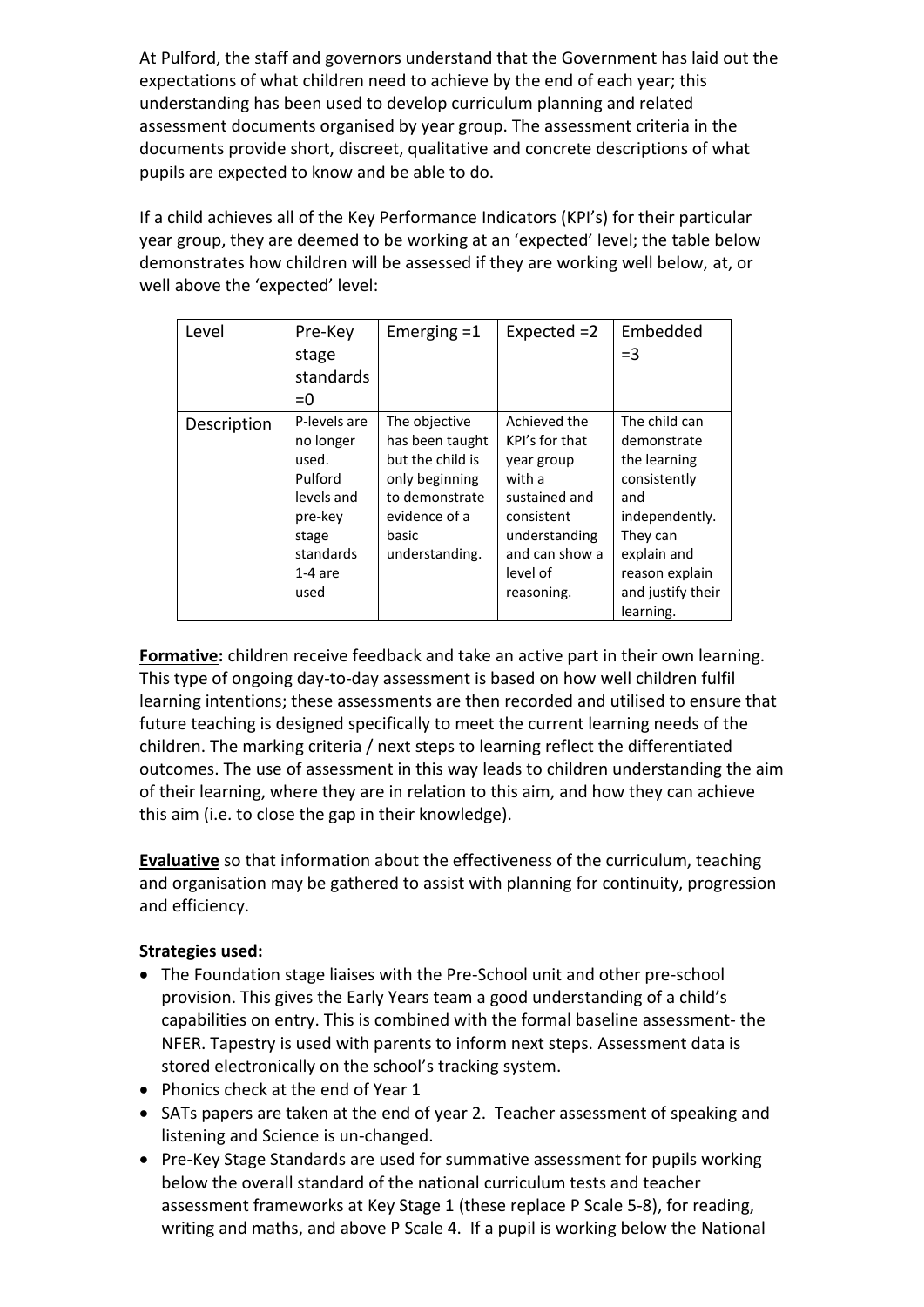Curriculum standards, teachers should report their outcomes using P scales one to four (to be revised by Standards and Testing Agency 2020/21).

- Throughout the school, teachers make observations across the curriculum about individual pupils. They identify those who greatly exceed the objectives in any given area and those who require remedial work in order to succeed. Extension work to broaden and deepen their understanding is provided for the most able children. Specific intervention programmes are used for the less able where applicable. Our pupil premium children benefit from a personalised learning programme which is supervised by the SENDCo. A detailed provision map covers how additional funding is allocated. This assists with the maintenance of accurate Special Needs and More Able Registers.
- Detailed group reading records are maintained for all pupils.
- Assessments for literacy and numeracy are used termly in all N.C. year groups.
- R.E. is levelled and targets set at the end of each unit of work.
- The evidence base for most assessments is maintained in the class assessment folder for numeracy or literacy. Teachers put tracking results on the electronic storage system, SEN,PP and G&T needs can be highlighted on this.
- The SLT, Key stage leads, the Assistant head and subject co-ordinators for literacy and numeracy monitor children's progress. Peer mentoring programmes for all teaching staff ensure a wide range of observations for all subjects.
- Many lessons incorporate assessment for learning techniques and a plenary session with opportunities for assessment
- Requirements and detailed guidance for the phonics test and end of key stage assessments are published each autumn in the DCSF/QCDA End of Key Stage assessment and reporting arrangements booklets, we respond to these.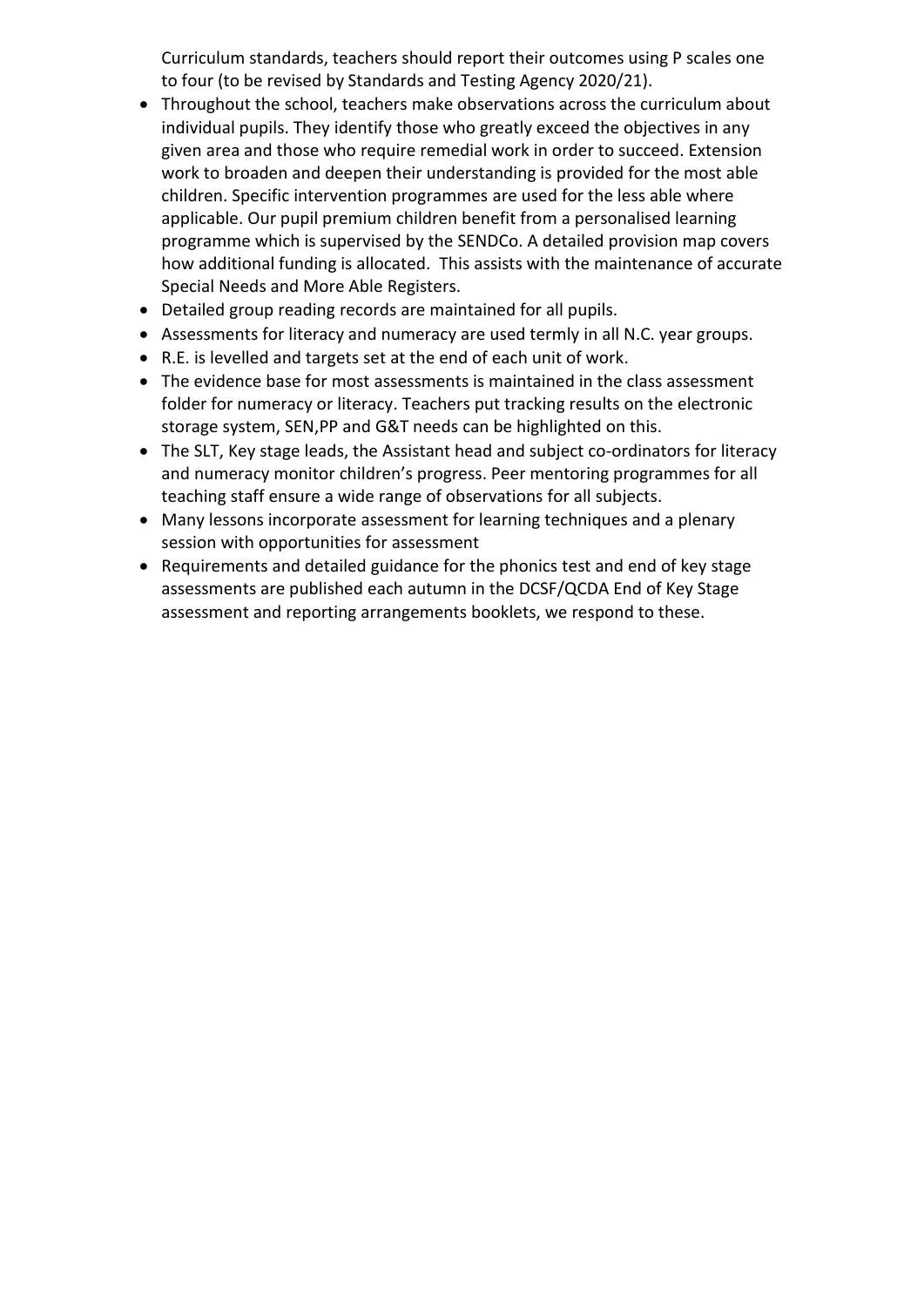## **Roles and Responsibilities**

- *●* Class teachers are responsible for carrying out assessments for their class.
- *●* The Headteacher is responsible for ensuring continuity in assessment procedure throughout the school; delegating assessment areas to relevant staff; ordering and distributing SAT materials; leading moderation meetings alongside curriculum co-ordinators in core subjects to ensure consistent levelling of children's work; analysing results of statutory assessment and ensuring that these inform target setting; monitoring individual pupil progress.
- *●* The Headteacher has overall responsibility for assessment to ensure that both statutory and non-statutory assessments are being carried out.
- *●* The Key Stage leads and subject co-ordinators for Literacy, Numeracy and Science monitor written work throughout the school so that appropriate differentiated targets and objectives are set and that work is as outlined below.
- *●* School Improvement Partner provides target setting guidance.
- *●* Governors review Assessment Policy document.
- *●* Parents are given the opportunity to discuss pupil progress during termly parent evenings and they receive an interim and end of year written report on their child's progress.
- *●* Pupils receive on-going oral and written feedback about their progress. They review their own achievements according to the marking policy.
- *●* School must have in place arrangements for ensuring consistency in standards of judgements being made within the school.
- *●* Headteacher ensures assessment arrangements are being carried out.

## **Marking**

Marking is an essential part of planning, assessment, teaching and learning. Responding to pupils' work through constructive comment acknowledges achievement, promotes positive attitudes and behaviour and leads to an improvement in standards.

Teachers need to follow an agreed system and consistent procedures in responding to pupils' work in order to give clear messages to pupils, parents and other teachers about individual progress.

We believe that the most effective way of marking is through dialogue. The purpose of marking is: to assist learning; to provide information for assessment; to encourage, motivate, support and promote positive attitudes; to inform planning; to promote higher standards; to correct errors and clear up misunderstandings; to recognise achievement, presentation and effort ; to provide constructive feedback; to show pupils that we value their work.

Marking should be: constructive; child friendly and appropriate; related to needs, attainment and ability; related to specific criteria/learning objectives which the pupil should know in advance.

At Pulford we follow a broadly consistent practice throughout the school. However, the method chosen varies with the piece of work. Individual teachers may choose to highlight good work or areas for improvement in line with a particular class focus or provide pupils with opportunities to assess their own work and that of others. Teachers may use green for growth and tickled pink for one piece of work but, for example a spelling test, just tick the correct words or underline the incorrect part of a word. Work should be marked as quickly as possible i.e. same day or next day.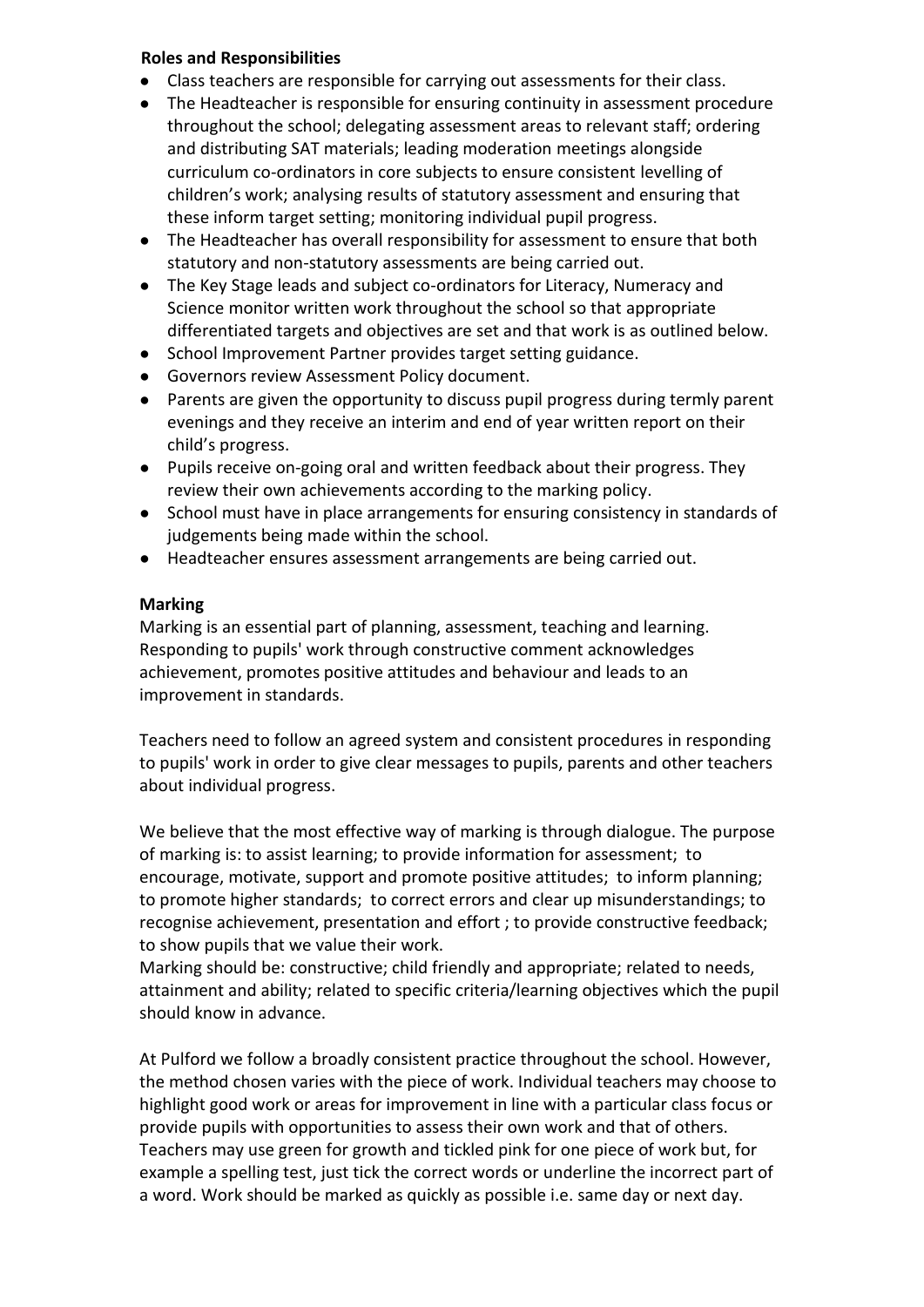Work should be marked in blue, black, green or pink pen/ pencil/ highlighter, red should not be used, unless children are checking their own work. Corrections should support the child's learning and it should be remembered that too many can overwhelm and demoralise the pupil. The ability of the individual pupil and the effort that they have put into a piece of work will always need to be taken into account when marking. Next steps for learning should be highlighted as appropriate.

Comments from the child are to be encouraged and time should be given for them to review their last piece of work and respond.

Rewards are important to children and will be in the form of green leaves/apples flowers for Friday assembly or certificates, or end of year awards. House points, L.O. achieved stamps etc. may also be used by individual teachers.

We will ensure that these guidelines are being used consistently throughout the school by occasionally sampling marked work. This will be done by curriculum coordinators or during staff meetings.

## **Using and Analysing Assessment Data**

- *●* Assessments in Literacy and Numeracy are used to inform planning and group and individual target setting. Children and parents are made aware of their targets.
- *●* Statutory and optional assessment data is used to set targets for individuals, groups, classes and cohorts and to track progress.
- *●* Ability groups for Literacy and Numeracy are based on assessments. These groups are reviewed termly or as required, according to performance in assessments carried out and based on the teacher's professional judgement.
- *●* Evaluation of medium term plans allows improvements to be made for the next cycle.
- *●* Short term evaluations in Literacy and Numeracy are used to inform planning in subsequent weeks as well as feeding into medium term evaluations.

### **Reporting to Parents**

There are three main ways in which reporting to parents is achieved:

(a) through an informal, on demand system. This is achieved by operating a modified 'open door' strategy which provides parents with immediate access to staff in order to deal quickly with low level issues and concerns. For more serious problems or indepth enquiries, parents are encouraged to seek an interview appointment.

(b) via three open evenings held at strategic points during the school year. The initial meeting takes place after the Autumn half term and is fairly informal with a wide agenda. The second is after the Spring half term during which parents are invited look through the work that the children have done. The third occurs towards the end of the Sumer term which parents attend with their children to celebrate progress during the year. Informal chats with the teachers are available, if however, a parent feels they need a private word with the teacher this can be arranged at a mutually convenient time. Targets are shared with parents at the first two open evenings.

(c) with an interim report taken form the tracking system with an effort grade which is sent out twice during the year and a full annual written report covering all areas of the National Curriculum which is sent out to parents in late June just prior to the final open evening. Children's attainment, for example in the phonics tests or SATS